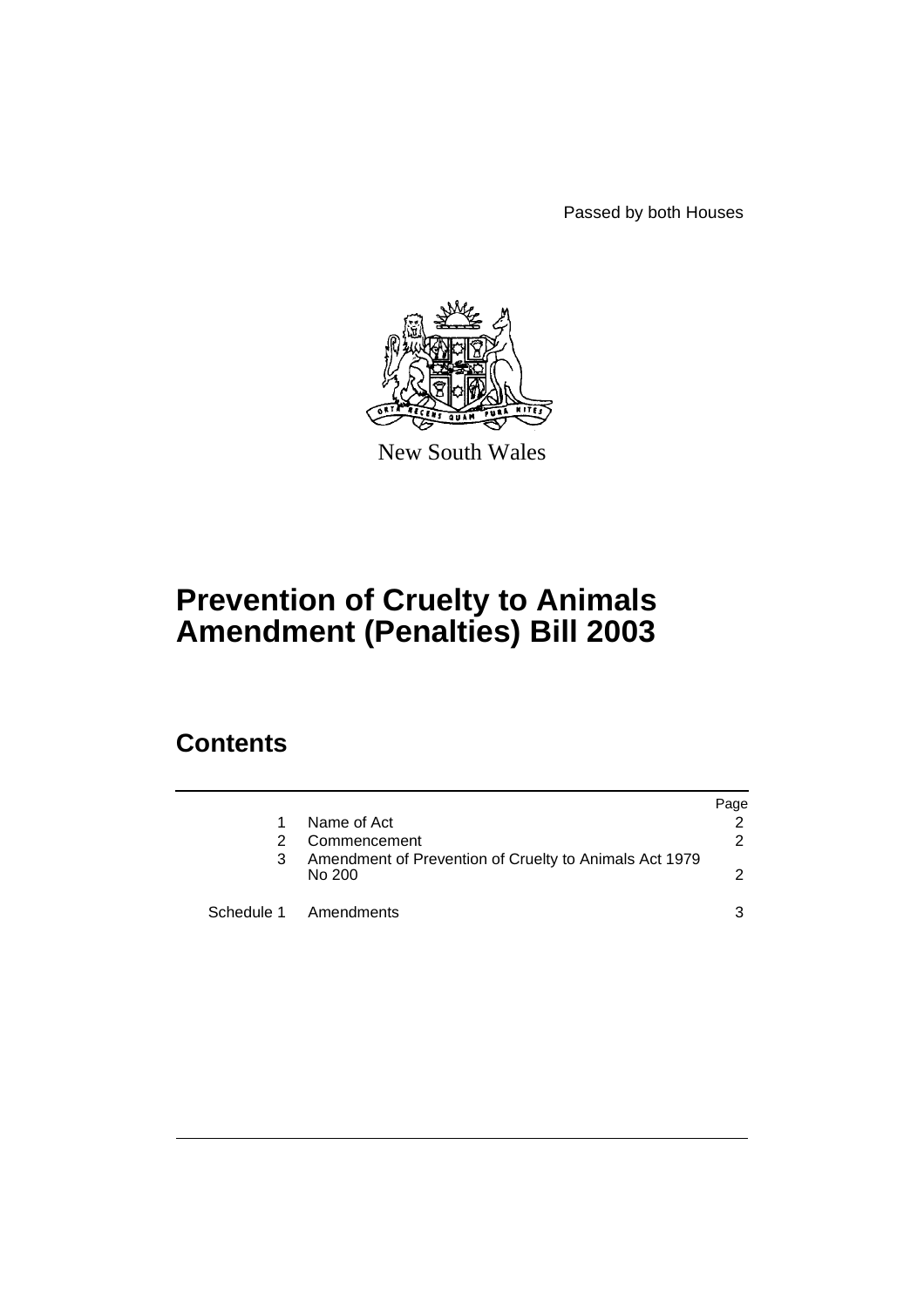*I certify that this PUBLIC BILL, which originated in the LEGISLATIVE ASSEMBLY, has finally passed the LEGISLATIVE COUNCIL and the LEGISLATIVE ASSEMBLY of NEW SOUTH WALES.*

> *Clerk of the Legislative Assembly. Legislative Assembly, Sydney, , 2003*



New South Wales

# **Prevention of Cruelty to Animals Amendment (Penalties) Bill 2003**

Act No , 2003

An Act to amend the *Prevention of Cruelty to Animals Act 1979* to provide for increased penalties.

*I have examined this Bill, and find it to correspond in all respects with the Bill as finally passed by both Houses.*

*Chairman of Committees of the Legislative Assembly.*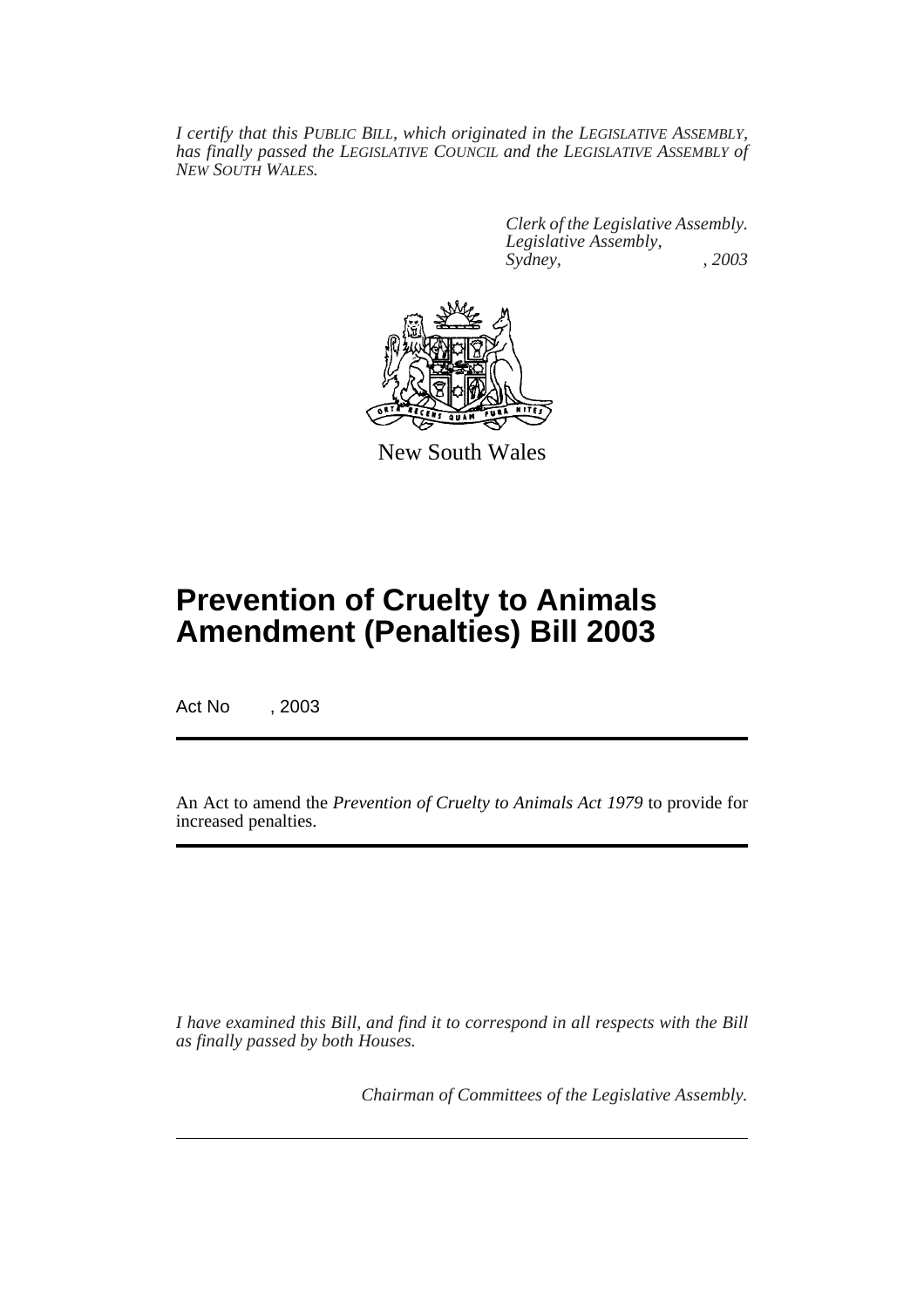#### **The Legislature of New South Wales enacts:**

### **1 Name of Act**

This Act is the *Prevention of Cruelty to Animals Amendment (Penalties) Act 2003*.

#### **2 Commencement**

This Act commences on the date of assent.

#### **3 Amendment of Prevention of Cruelty to Animals Act 1979 No 200**

The *Prevention of Cruelty to Animals Act 1979* is amended as set out in Schedule 1.